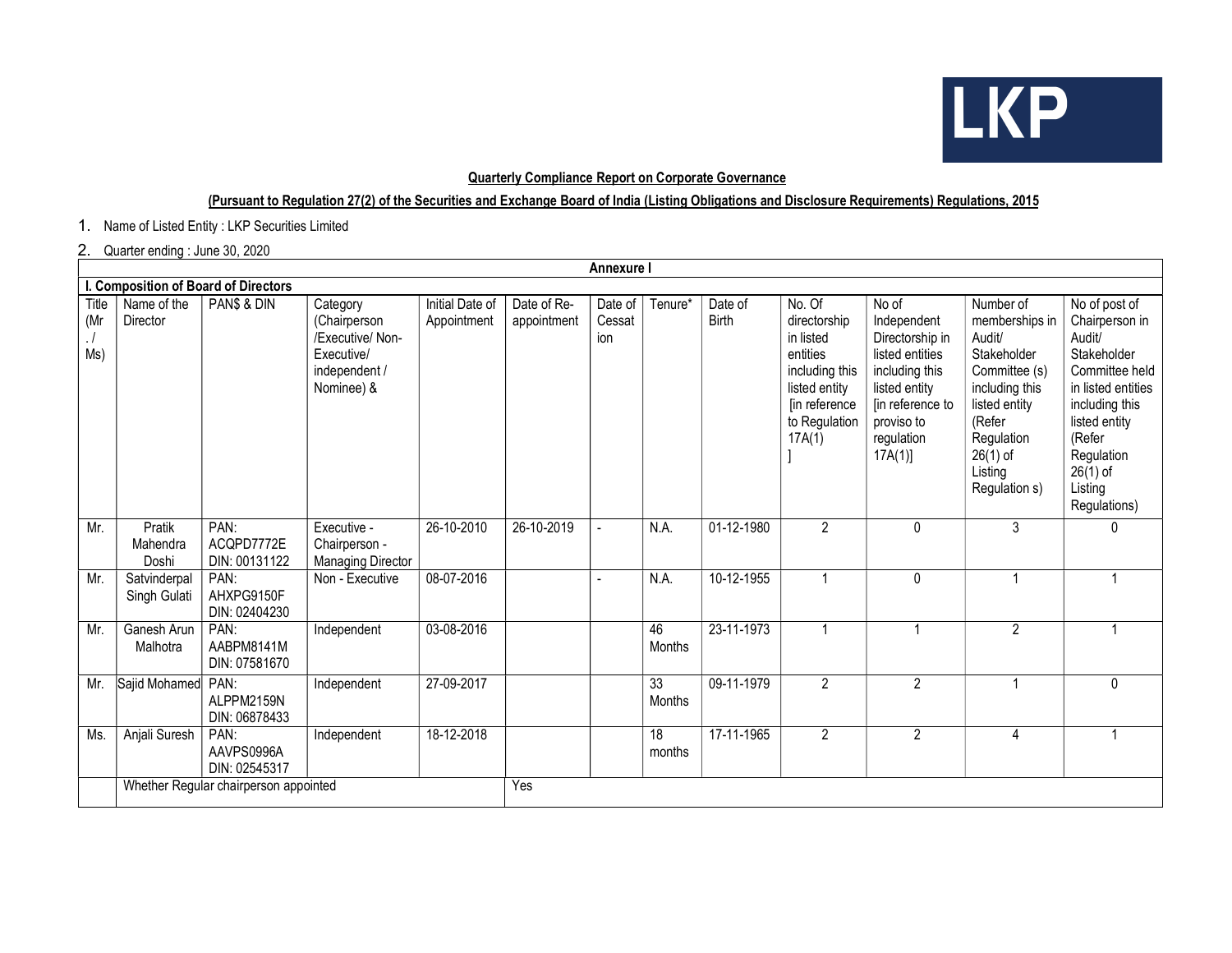## **LKP**

|                                                                                                                                                                                                                                                                                                                                                                                                                                                                                                                                                                 | Whether Chairperson is related to managing director or CEO<br>No $#$ |                               |                               |                              |                                                                                   |                                     |                         |  |  |  |  |
|-----------------------------------------------------------------------------------------------------------------------------------------------------------------------------------------------------------------------------------------------------------------------------------------------------------------------------------------------------------------------------------------------------------------------------------------------------------------------------------------------------------------------------------------------------------------|----------------------------------------------------------------------|-------------------------------|-------------------------------|------------------------------|-----------------------------------------------------------------------------------|-------------------------------------|-------------------------|--|--|--|--|
| \$PAN of any director would not be displayed on the website of Stock Exchange<br>&Category of directors means executive/non-executive/independent/Nominee. if a director fits into more than one category write all categories separating them with hyphen<br>* to be filled only for Independent Director. Tenure would mean total period from which Independent director is serving on Board of directors of the listed entity in continuity without any cooling off<br>period.<br># Mr. Pratik Doshi is the Chairperson and Managing Director of the Company |                                                                      |                               |                               |                              |                                                                                   |                                     |                         |  |  |  |  |
| <b>II. Composition of Committees</b>                                                                                                                                                                                                                                                                                                                                                                                                                                                                                                                            |                                                                      |                               |                               |                              |                                                                                   |                                     |                         |  |  |  |  |
| Name of Committee                                                                                                                                                                                                                                                                                                                                                                                                                                                                                                                                               | Whether Regular<br>chairperson<br>appointed                          | Name of Committee members     |                               |                              | Category (Chairperson / Executive / Non-<br>Executive / Independent / Nominee) \$ | Date of<br>Appointment              | Date of Cessation       |  |  |  |  |
| 1. Audit Committee                                                                                                                                                                                                                                                                                                                                                                                                                                                                                                                                              | Yes                                                                  |                               | Mr. Ganesh Malhotra           |                              | Chairperson - Non- Executive - Independent                                        | 03-08-2016                          | $\overline{a}$          |  |  |  |  |
|                                                                                                                                                                                                                                                                                                                                                                                                                                                                                                                                                                 |                                                                      |                               | Mr. Sajid Mohamed             | Non-Executive - Independent  |                                                                                   | 27-09-2017                          |                         |  |  |  |  |
|                                                                                                                                                                                                                                                                                                                                                                                                                                                                                                                                                                 |                                                                      |                               | Mr. Pratik Doshi              | Executive                    |                                                                                   | 03-08-2016                          |                         |  |  |  |  |
|                                                                                                                                                                                                                                                                                                                                                                                                                                                                                                                                                                 |                                                                      |                               | Ms. Anjali Suresh             | Non-Executive - Independent  |                                                                                   | 30-01-2020                          |                         |  |  |  |  |
| 2. Nomination & Remuneration                                                                                                                                                                                                                                                                                                                                                                                                                                                                                                                                    | Yes                                                                  |                               | Mr. Ganesh Malhotra           |                              | Chairperson - Non- Executive - Independent                                        | 03-08-2016                          |                         |  |  |  |  |
| Committee                                                                                                                                                                                                                                                                                                                                                                                                                                                                                                                                                       |                                                                      | Mr. Sajid Mohamed             |                               | Non-Executive - Independent  |                                                                                   | 27-09-2017                          |                         |  |  |  |  |
|                                                                                                                                                                                                                                                                                                                                                                                                                                                                                                                                                                 |                                                                      | Mr. Satvinderpal Singh Gulati |                               | Non-Executive                |                                                                                   | 03-08-2016                          |                         |  |  |  |  |
|                                                                                                                                                                                                                                                                                                                                                                                                                                                                                                                                                                 |                                                                      |                               | Ms. Anjali Suresh             | Non-Executive - Independent  |                                                                                   | 30-01-2020                          |                         |  |  |  |  |
| 3. Stakeholders Relationship                                                                                                                                                                                                                                                                                                                                                                                                                                                                                                                                    | Yes                                                                  |                               | Mr. Satvinderpal Singh Gulati | Chairperson - Non- Executive |                                                                                   | 03-08-2016                          |                         |  |  |  |  |
| Committee                                                                                                                                                                                                                                                                                                                                                                                                                                                                                                                                                       |                                                                      | Mr. Pratik Doshi              |                               | Executive                    |                                                                                   | 03-08-2016                          |                         |  |  |  |  |
|                                                                                                                                                                                                                                                                                                                                                                                                                                                                                                                                                                 |                                                                      | Mr. Ganesh Malhotra           |                               | Non-Executive - Independent  |                                                                                   | 22-10-2019                          | $\overline{a}$          |  |  |  |  |
|                                                                                                                                                                                                                                                                                                                                                                                                                                                                                                                                                                 |                                                                      | Ms. Anjali Suresh             |                               | Non-Executive - Independent  |                                                                                   | 30-01-2020                          |                         |  |  |  |  |
| 4. Corporate Social Responsibility                                                                                                                                                                                                                                                                                                                                                                                                                                                                                                                              | Yes                                                                  | Ms. Anjali Suresh             |                               |                              | Chairperson - Non- Executive - Independent                                        | 04-02-2019                          |                         |  |  |  |  |
| Committee                                                                                                                                                                                                                                                                                                                                                                                                                                                                                                                                                       |                                                                      | Mr. Pratik Doshi              |                               | Executive                    |                                                                                   | 04-02-2019                          |                         |  |  |  |  |
|                                                                                                                                                                                                                                                                                                                                                                                                                                                                                                                                                                 |                                                                      |                               | Mr. Satvinderpal Singh Gulati | Non-Executive                |                                                                                   | 04-02-2019                          |                         |  |  |  |  |
| 5. Risk Management Committee                                                                                                                                                                                                                                                                                                                                                                                                                                                                                                                                    | Not Applicable                                                       |                               |                               |                              |                                                                                   |                                     |                         |  |  |  |  |
| &Category of directors means executive/non-executive/independent/Nominee. if a director fits into more than one category write all categories separating them with hyphen                                                                                                                                                                                                                                                                                                                                                                                       |                                                                      |                               |                               |                              |                                                                                   |                                     |                         |  |  |  |  |
| III. Meeting of Board of Directors                                                                                                                                                                                                                                                                                                                                                                                                                                                                                                                              |                                                                      |                               |                               |                              |                                                                                   |                                     |                         |  |  |  |  |
| Date(s) of Meeting (if any) in the<br>Date(s) of Meeting (if any) in the                                                                                                                                                                                                                                                                                                                                                                                                                                                                                        |                                                                      |                               | Whether requirement of        | Number of Directors          | Number of independent                                                             |                                     | Maximum gap between any |  |  |  |  |
| previous quarter                                                                                                                                                                                                                                                                                                                                                                                                                                                                                                                                                | relevant quarter                                                     |                               | Quorum met*                   | present*                     | directors present*                                                                | two consecutive (in number of days) |                         |  |  |  |  |
|                                                                                                                                                                                                                                                                                                                                                                                                                                                                                                                                                                 |                                                                      |                               |                               |                              |                                                                                   |                                     |                         |  |  |  |  |
| 30-01-2020                                                                                                                                                                                                                                                                                                                                                                                                                                                                                                                                                      | 04-06-2020                                                           |                               | Yes                           | 5                            | 3<br>125                                                                          |                                     |                         |  |  |  |  |
| * to be filled in only for the current quarter meetings                                                                                                                                                                                                                                                                                                                                                                                                                                                                                                         |                                                                      |                               |                               |                              |                                                                                   |                                     |                         |  |  |  |  |